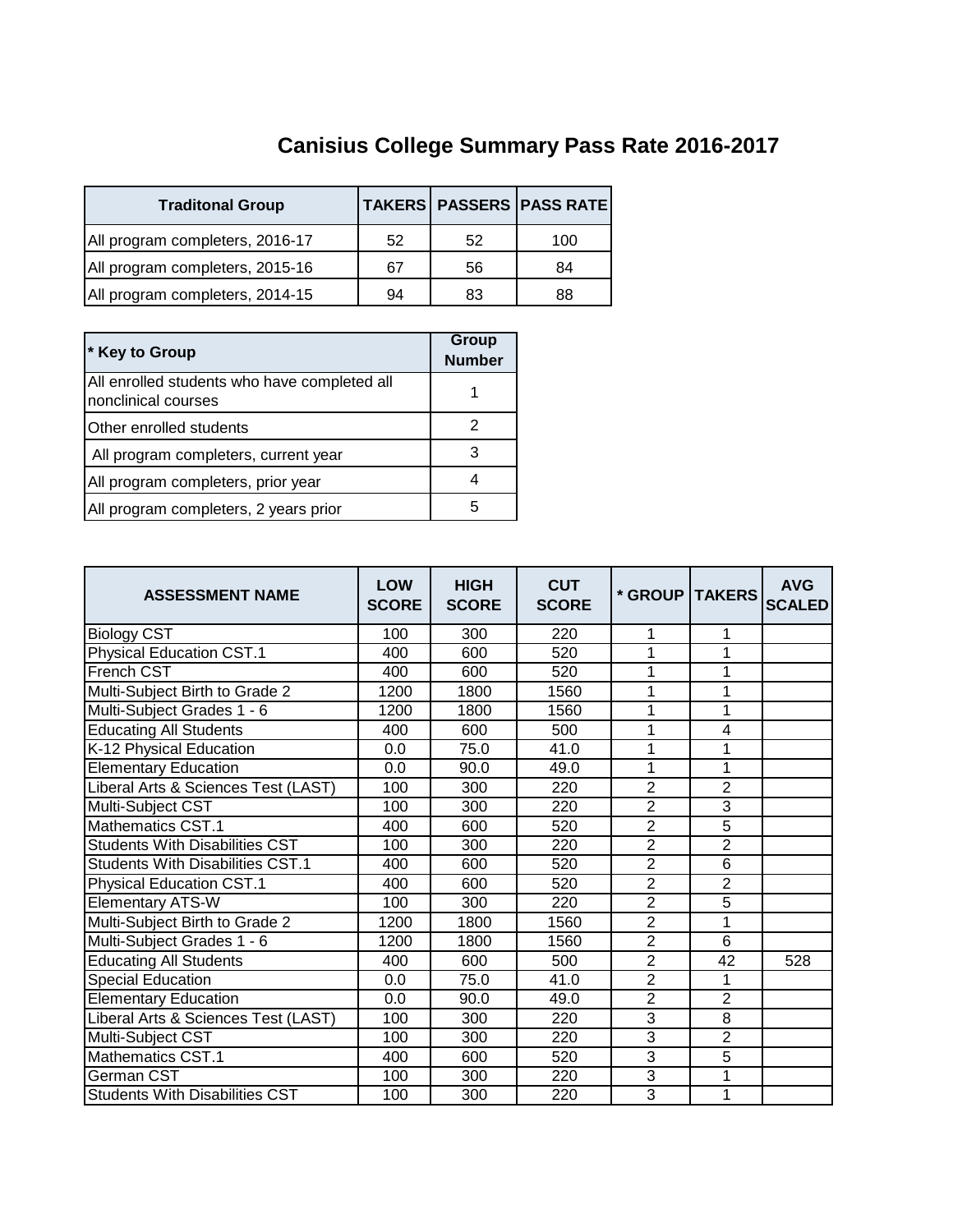| <b>Students With Disabilities CST.1</b> | 400  | 600  | 520  | 3                       | 12                      | 551  |
|-----------------------------------------|------|------|------|-------------------------|-------------------------|------|
| Deaf And Hard Of Hearing CST.1          | 400  | 600  | 520  | $\overline{3}$          | $\overline{5}$          |      |
| <b>Health Education CST</b>             | 100  | 300  | 220  | $\overline{3}$          | $\mathbf 1$             |      |
| <b>Health Education CST.1</b>           | 400  | 600  | 520  | $\overline{3}$          | 4                       |      |
| <b>Physical Education CST</b>           | 100  | 300  | 220  | $\overline{3}$          | $\overline{2}$          |      |
| <b>Physical Education CST.1</b>         | 400  | 600  | 520  | $\overline{3}$          | $\overline{9}$          |      |
| <b>Elementary ATS-W</b>                 | 100  | 300  | 220  | 3                       | 11                      | 261  |
| Secondary ATS-W                         | 100  | 300  | 220  | 3                       | 3                       |      |
| Multi-Subject Birth to Grade 2          | 1200 | 1800 | 1560 | $\overline{3}$          | 1                       |      |
| Multi-Subject Grades 1 - 6              | 1200 | 1800 | 1560 | $\overline{3}$          | 16                      | 1654 |
| Spanish CST                             | 400  | 600  | 520  | 3                       | $\overline{2}$          |      |
| <b>Educating All Students</b>           | 400  | 600  | 500  | $\overline{3}$          | 42                      | 530  |
| Safety Net Multi-Subject                | 100  | 300  | 220  | $\overline{3}$          | 1                       |      |
| <b>Secondary Mathematics</b>            | 0.0  | 75.0 | 41.0 | $\overline{3}$          | $\overline{4}$          |      |
| K-12 Physical Education                 | 0.0  | 75.0 | 41.0 | $\overline{3}$          | $\overline{7}$          |      |
| <b>Special Education</b>                | 0.0  | 75.0 | 41.0 | $\overline{3}$          | $\overline{\mathbf{4}}$ |      |
| World Language                          | 0.0  | 65.0 | 35.0 | $\overline{3}$          | 1                       |      |
| <b>Elementary Education</b>             | 0.0  | 90.0 | 49.0 | $\overline{3}$          | $\overline{11}$         | 57   |
| Multi-Subject CST                       | 100  | 300  | 220  | $\overline{4}$          | 6                       |      |
| English Language Arts CST.1             | 400  | 600  | 520  | 4                       | $\overline{3}$          |      |
| Mathematics CST.1                       | 400  | 600  | 520  | 4                       | $\overline{6}$          |      |
| <b>Social Studies CST</b>               | 100  | 300  | 220  | $\overline{\mathbf{4}}$ | $\overline{2}$          |      |
| <b>Biology CST</b>                      | 100  | 300  | 220  | 4                       | 1                       |      |
| French CST                              | 100  | 300  | 220  | $\overline{\mathbf{4}}$ | $\mathbf{1}$            |      |
| Spanish CST                             | 100  | 300  | 220  | 4                       | $\overline{2}$          |      |
| Esol CST                                | 100  | 300  | 220  | $\overline{\mathbf{4}}$ | 1                       |      |
| <b>Students With Disabilities CST</b>   | 100  | 300  | 220  | 4                       | 1                       |      |
| <b>Students With Disabilities CST.1</b> | 400  | 600  | 520  | 4                       | 8                       |      |
| <b>Health Education CST.1</b>           | 400  | 600  | 520  | 4                       | 5                       |      |
| <b>Physical Education CST</b>           | 100  | 300  | 220  | $\overline{4}$          | $\mathbf{1}$            |      |
| <b>Physical Education CST.1</b>         | 400  | 600  | 520  | 4                       | 10                      | 549  |
| <b>Elementary ATS-W</b>                 | 100  | 300  | 220  | $\overline{\mathbf{4}}$ | $\overline{2}$          |      |
| Secondary ATS-W                         | 100  | 300  | 220  | 4                       | $\overline{2}$          |      |
| Multi-Subject Birth to Grade 2          | 1200 | 1800 | 1560 | $\overline{4}$          | $\overline{6}$          |      |
| Multi-Subject Grades 1 - 6              | 1200 | 1800 | 1560 | $\overline{\mathbf{4}}$ | $\overline{22}$         | 1668 |
| <b>Educating All Students</b>           | 400  | 600  | 500  | $\overline{4}$          | 61                      | 530  |
| Academic Literacy Skills Test           | 400  | 600  | 520  | 4                       | 41                      | 533  |
| Safety Net Students with Disabilities   | 100  | 300  | 220  | 4                       | 1                       |      |
| Safety Net Business & Marketing         | 100  | 300  | 220  | $\overline{\mathbf{4}}$ | $\mathbf{1}$            |      |
| Safety Net Health Ed                    | 100  | 300  | 220  | 4                       | $\mathbf{1}$            |      |
| Safety Net Physical Ed                  | 100  | 300  | 220  | 4                       | 1                       |      |
| Secondary English-Language Arts         | 0.0  | 75.0 | 41.0 | 4                       | 3                       |      |
| Secondary History/Social Studies        | 0.0  | 75.0 | 41.0 | $\overline{\mathbf{4}}$ | $\overline{\mathbf{4}}$ |      |
| <b>Secondary Mathematics</b>            | 0.0  | 75.0 | 41.0 | 4                       | 3                       |      |
| K-12 Physical Education                 | 0.0  | 75.0 | 41.0 | 4                       | 13                      | 46   |
|                                         | 0.0  | 75.0 | 41.0 | 4                       | 3                       |      |
| Early Childhood                         | 0.0  | 65.0 | 35.0 | $\overline{\mathbf{4}}$ | $\overline{2}$          |      |
| World Language                          |      |      |      | 4                       | $\overline{1}$          |      |
| <b>Business Education</b>               | 0.0  | 75.0 | 41.0 |                         |                         |      |
| <b>Elementary Education</b>             | 0.0  | 90.0 | 49.0 | 4                       | 26                      | 56   |
| Liberal Arts & Sciences Test (LAST)     | 100  | 300  | 220  | 5                       | 6                       |      |
| Multi-Subject CST                       | 100  | 300  | 220  | $\overline{5}$          | 25                      | 254  |
| English Language Arts CST               | 100  | 300  | 220  | 5                       | 3                       |      |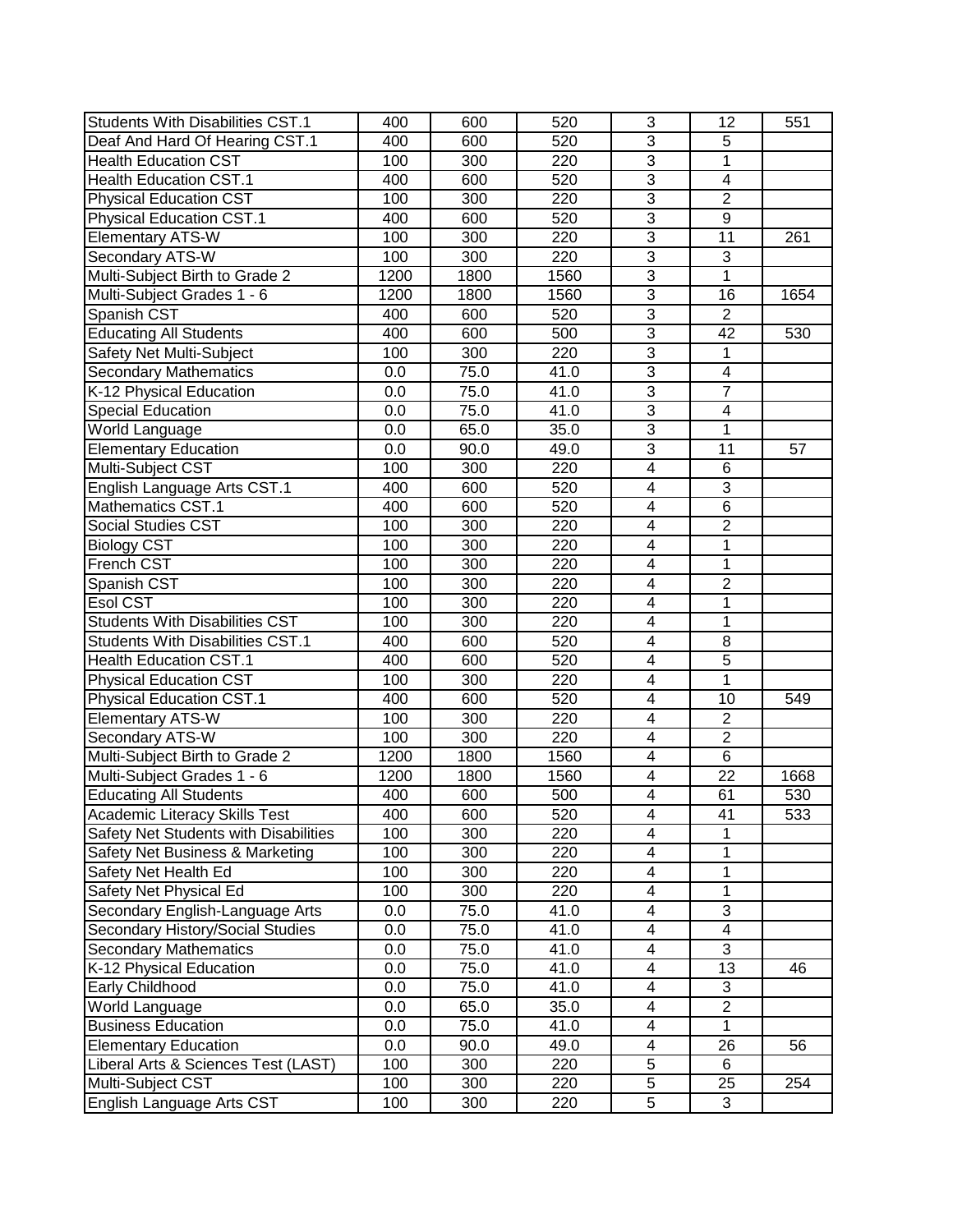| English Language Arts CST.1             | 400  | 600              | 520  | 5              | $\overline{2}$  |      |
|-----------------------------------------|------|------------------|------|----------------|-----------------|------|
| Mathematics CST                         | 100  | 300              | 220  | 5              | $\overline{2}$  |      |
| Mathematics CST.1                       | 400  | 600              | 520  | $\overline{5}$ | $\overline{2}$  |      |
| <b>Social Studies CST</b>               | 100  | 300              | 220  | $\overline{5}$ | $\overline{9}$  |      |
| <b>Biology CST</b>                      | 100  | $\overline{3}00$ | 220  | $\overline{5}$ | 1               |      |
| <b>Chemistry CST</b>                    | 100  | 300              | 220  | $\overline{5}$ | $\overline{1}$  |      |
| <b>French CST</b>                       | 100  | 300              | 220  | $\overline{5}$ | $\overline{1}$  |      |
| <b>Students With Disabilities CST</b>   | 100  | 300              | 220  | $\overline{5}$ | $\overline{7}$  |      |
| <b>Students With Disabilities CST.1</b> | 400  | 600              | 520  | $\overline{5}$ | 12              | 547  |
| Deaf And Hard Of Hearing CST.1          | 400  | 600              | 520  | $\overline{5}$ | 4               |      |
| <b>Business And Marketing CST</b>       | 100  | 300              | 220  | $\overline{5}$ | $\overline{2}$  |      |
| <b>Business And Marketing CST.1</b>     | 400  | 600              | 520  | $\overline{5}$ | $\overline{1}$  |      |
| <b>Health Education CST</b>             | 100  | 300              | 220  | $\overline{5}$ | $\overline{3}$  |      |
| <b>Health Education CST.1</b>           | 400  | 600              | 520  | $\overline{5}$ | $\overline{7}$  |      |
| <b>Physical Education CST</b>           | 100  | 300              | 220  | $\overline{5}$ | 6               |      |
| <b>Physical Education CST.1</b>         | 400  | 600              | 520  | $\overline{5}$ | 15              | 538  |
| <b>Elementary ATS-W</b>                 | 100  | 300              | 220  | $\overline{5}$ | 11              | 261  |
| Secondary ATS-W                         | 100  | 300              | 220  | $\overline{5}$ | 6               |      |
| Multi-Subject Birth to Grade 2          | 1200 | 1800             | 1560 | $\overline{5}$ | $\overline{2}$  |      |
| Multi-Subject Grades 1 - 6              | 1200 | 1800             | 1560 | $\overline{5}$ | 14              | 1649 |
| <b>Educating All Students</b>           | 400  | 600              | 500  | $\overline{5}$ | 79              | 531  |
| <b>Academic Literacy Skills Test</b>    | 400  | 600              | 520  | $\overline{5}$ | $\overline{72}$ | 535  |
| Safety Net Students with Disabilities   | 100  | 300              | 220  | $\overline{5}$ | 1               |      |
| Secondary English-Language Arts         | 0.0  | 75.0             | 41.0 | $\overline{5}$ | $\overline{4}$  |      |
| Secondary History/Social Studies        | 0.0  | 75.0             | 41.0 | $\overline{5}$ | $\overline{8}$  |      |
| Secondary Mathematics                   | 0.0  | 75.0             | 41.0 | $\overline{5}$ | $\overline{4}$  |      |
| Secondary Science                       | 0.0  | 75.0             | 41.0 | $\overline{5}$ | $\overline{2}$  |      |
| K-12 Physical Education                 | 0.0  | 75.0             | 41.0 | $\overline{5}$ | 15              | 52   |
| <b>Special Education</b>                | 0.0  | 75.0             | 41.0 | $\overline{5}$ | $\overline{7}$  |      |
| Early Childhood                         | 0.0  | 75.0             | 41.0 | $\overline{5}$ | $\overline{3}$  |      |
| World Language                          | 0.0  | 65.0             | 35.0 | $\overline{5}$ | $\overline{2}$  |      |
| <b>Business Education</b>               | 0.0  | 75.0             | 41.0 | $\overline{5}$ | $\overline{3}$  |      |
| <b>Elementary Education</b>             | 0.0  | 90.0             | 49.0 | $\overline{5}$ | $\overline{27}$ | 60   |
|                                         |      |                  |      |                |                 |      |

|                                                | <b>TEST</b> |  |
|------------------------------------------------|-------------|--|
| NON TRADITIONAL GROUP (TFA)   TAKERS   PASSING |             |  |
| All program completers, 2016-17                |             |  |
| All program completers, 2015-16                |             |  |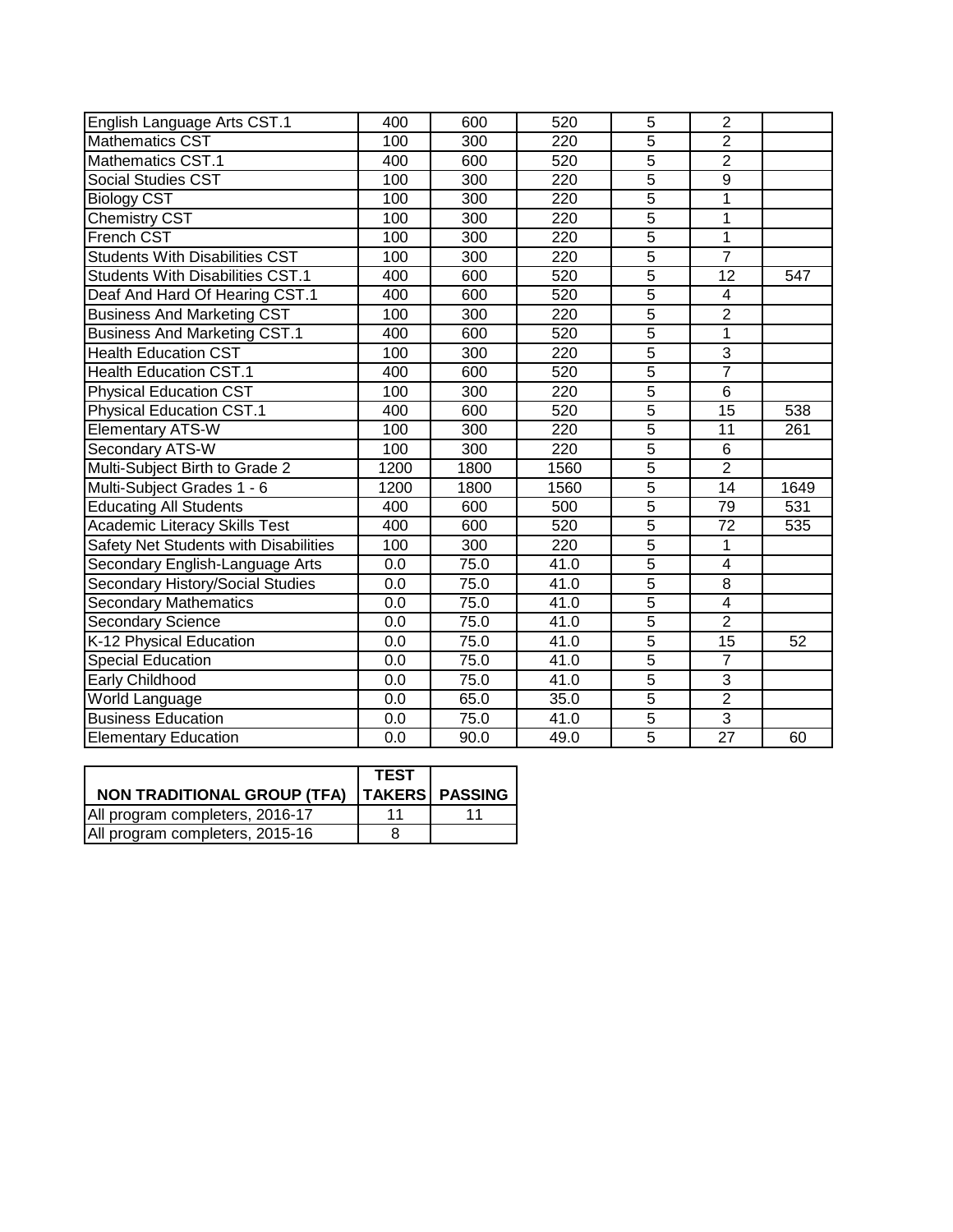| <b>PASSERS</b> | <b>PASS</b><br>RATE |
|----------------|---------------------|
|                |                     |
|                |                     |
|                |                     |
|                |                     |
|                |                     |
|                |                     |
|                |                     |
|                |                     |
|                |                     |
|                |                     |
|                |                     |
|                |                     |
|                |                     |
|                |                     |
|                |                     |
|                |                     |
| 42             | 100                 |
|                |                     |
|                |                     |
|                |                     |
|                |                     |
|                |                     |
|                |                     |
|                |                     |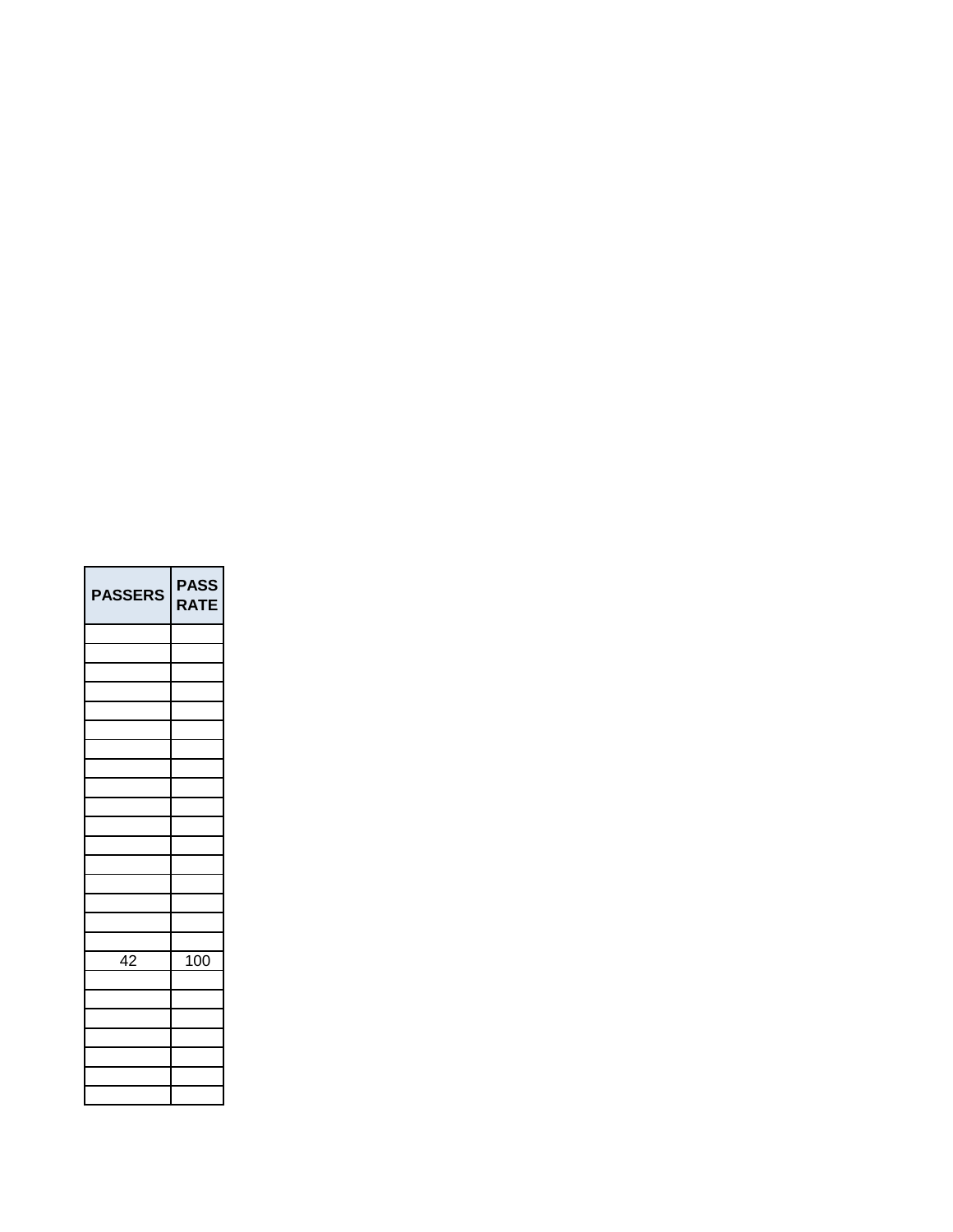| $\overline{12}$ | 100              |
|-----------------|------------------|
|                 |                  |
|                 |                  |
|                 |                  |
|                 |                  |
|                 |                  |
| $\overline{11}$ | $\overline{100}$ |
|                 |                  |
|                 |                  |
| 16              | 100              |
|                 |                  |
| $\overline{42}$ | 100              |
|                 |                  |
|                 |                  |
|                 |                  |
|                 |                  |
|                 |                  |
| $\overline{11}$ | 100              |
|                 |                  |
|                 |                  |
|                 |                  |
|                 |                  |
|                 |                  |
|                 |                  |
|                 |                  |
|                 |                  |
|                 |                  |
|                 |                  |
|                 |                  |
| $\overline{10}$ | 100              |
|                 |                  |
|                 |                  |
|                 |                  |
| $\overline{21}$ | $\frac{95}{95}$  |
| $\overline{61}$ | $\overline{100}$ |
| 35              | 85               |
|                 |                  |
|                 |                  |
|                 |                  |
|                 |                  |
|                 |                  |
|                 |                  |
|                 |                  |
| $\overline{13}$ | $\overline{100}$ |
|                 |                  |
|                 |                  |
|                 |                  |
| 24              | 92               |
|                 |                  |
| $\frac{25}{2}$  | 100              |
|                 |                  |